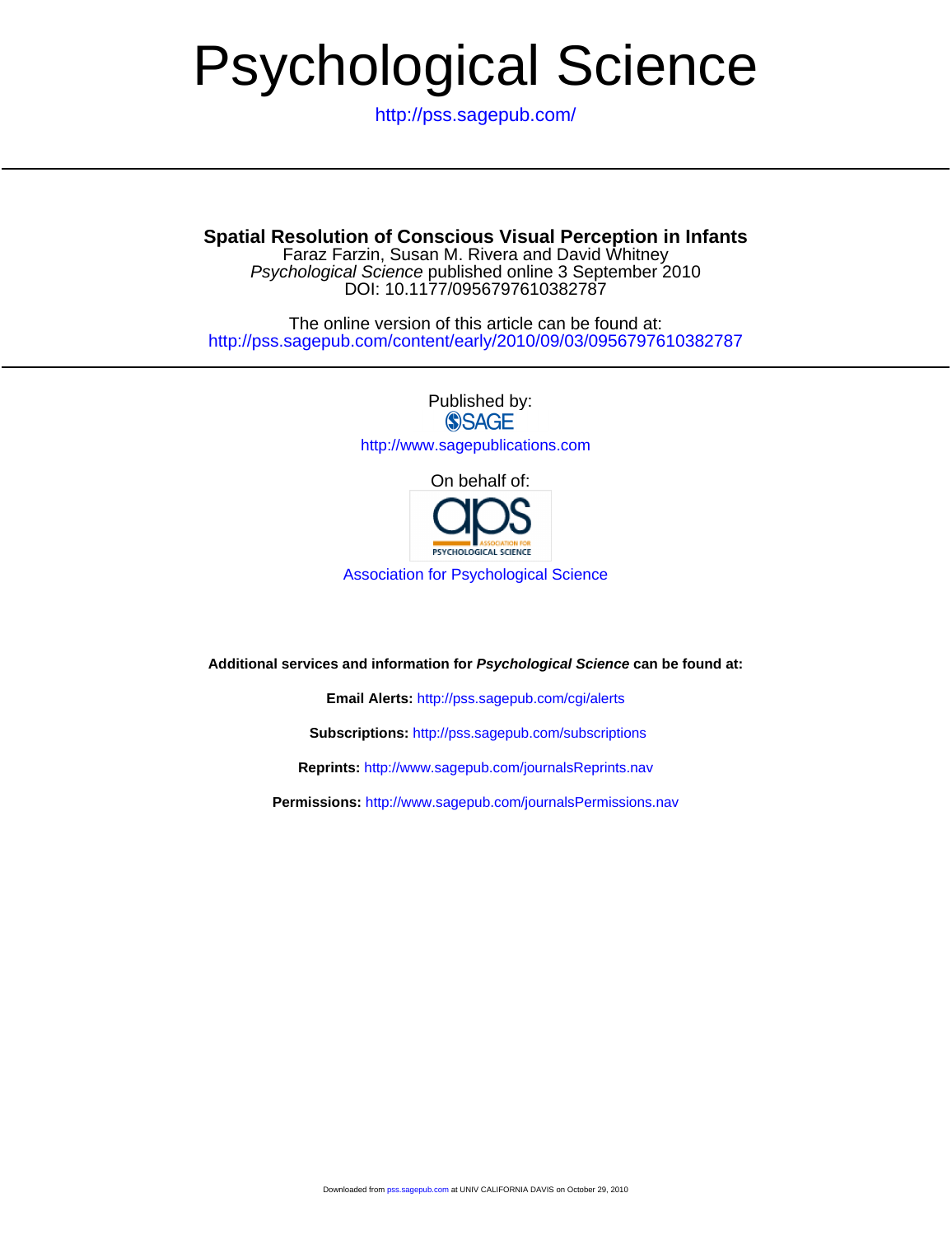# **Spatial Resolution of Conscious Visual Perception in Infants**

# Faraz Farzin<sup>1,2</sup>, Susan M. Rivera<sup>1,2,3</sup>, and David Whitney<sup>2,4</sup>

<sup>1</sup>University of California, Davis; <sup>2</sup>Center for Mind and Brain, Davis, California; <sup>3</sup>Medical Investigation of Neurodevelopmental Disorders Institute, Sacramento, California; and <sup>4</sup>University of California, Berkeley

#### **Abstract**

Psychological Science  $XX(X)$  1–8 © The Author(s) 2010 Reprints and permission: sagepub.com/journalsPermissions.nav DOI: 10.1177/0956797610382787 http://pss.sagepub.com



Humans' conscious awareness of objects in their visual periphery is limited. This limit is not entirely the result of reduced visual acuity. Rather, it is primarily caused by crowding—the difficulty identifying an object when it is surrounded by clutter. The effect of crowding on visual awareness in infants has yet to be explored. Do infants, for example, have a fine-grained "spotlight," as adults do, or do infants have a diffuse "lantern" that sets limits on what they can register in their visual periphery? We designed an eye-tracking paradigm to psychophysically measure crowding in infants between 6 months and 15 months of age. We showed infants pairs of faces at three eccentricities, in the presence or absence of flankers, and recorded infants' first saccade from central fixation to either face. Infants could discriminate faces in the periphery, and flankers impaired this ability. We found that the effective spatial resolution of infants' visual perception increased with age, but was only half that of adults.

#### **Keywords**

inversion, crowding, attention, peripheral vision, Mooney face

Received 8/13/09; Revision accepted 3/12/10

In humans, conscious awareness of objects in the peripheral visual field is severely limited. This limitation is not entirely due to decreased visual acuity. The visual system is more fundamentally limited by crowding—the difficulty identifying individual objects that are surrounded by clutter (Levi, 2008; Pelli & Tillman, 2008). Phenomenologically, crowding causes an easily recognizable object in one's visual periphery to appear as a jumbled mass of unbound features (e.g., in Fig. 1, keeping one's gaze on the fixation cross, one can identify the letter *B* clearly when it is on its own, but not so clearly when it is surrounded by other letters). In other words, one can recognize that there is "stuff" in one's peripheral visual field, but one cannot identify a specific object within that clutter. Psychophysically measuring the effect of crowding in the peripheral visual field provides a means of estimating the size of the "spotlight," or window, that defines the spatial resolution of visual awareness. Crowding occurs whenever multiple objects fall within this window. This window has been well characterized in adults, but has not been studied in infants. However, understanding the spatial resolution of visual perception in infants is vital in order to understand the development of visual attention, object recognition, and visually guided action.

Although the spatial resolution of visual awareness has not been measured in infants, peripheral visual acuity has been

tested in infants to a limited extent. Research with infants typically evaluates the direction and latency of a saccadic eye movement in response to the detection of a peripheral visual stimulus. Studies show that the visual field is quite narrow during the first months of life (approximately 30° of visual angle) and becomes progressively wider after 5 months (60°) and 1 year (80°−90°), slowly growing to the width of the adult visual field (de Schonen, McKenzie, Maury, & Bresson, 1978; Maurer & Lewis, 1979; Sireteanu, Fronius, & Constantinescu, 1994). Infants can also discriminate stimuli in their visual periphery on the basis of broad features such as size, color, and shape (Cohen, 1972; Maurer & Lewis, 1979; Salapatek, 1975), which suggests that they may have a more limited spotlight of visual awareness than adults, or perhaps a lantern rather than a spotlight of visual consciousness (Gopnik, 2009). The resolution of conscious peripheral vision in infants therefore remains an open question in the developmental field.

Measuring the effect of crowding on visual awareness offers a means of measuring the resolution of perception in the visual periphery. In adults, the crowding effect has been

**Corresponding Author:**

Faraz Farzin, Stanford University, Department of Psychology, 450 Serra Mall, Stanford, CA 94305

E-mail: ffarzin@stanford.edu

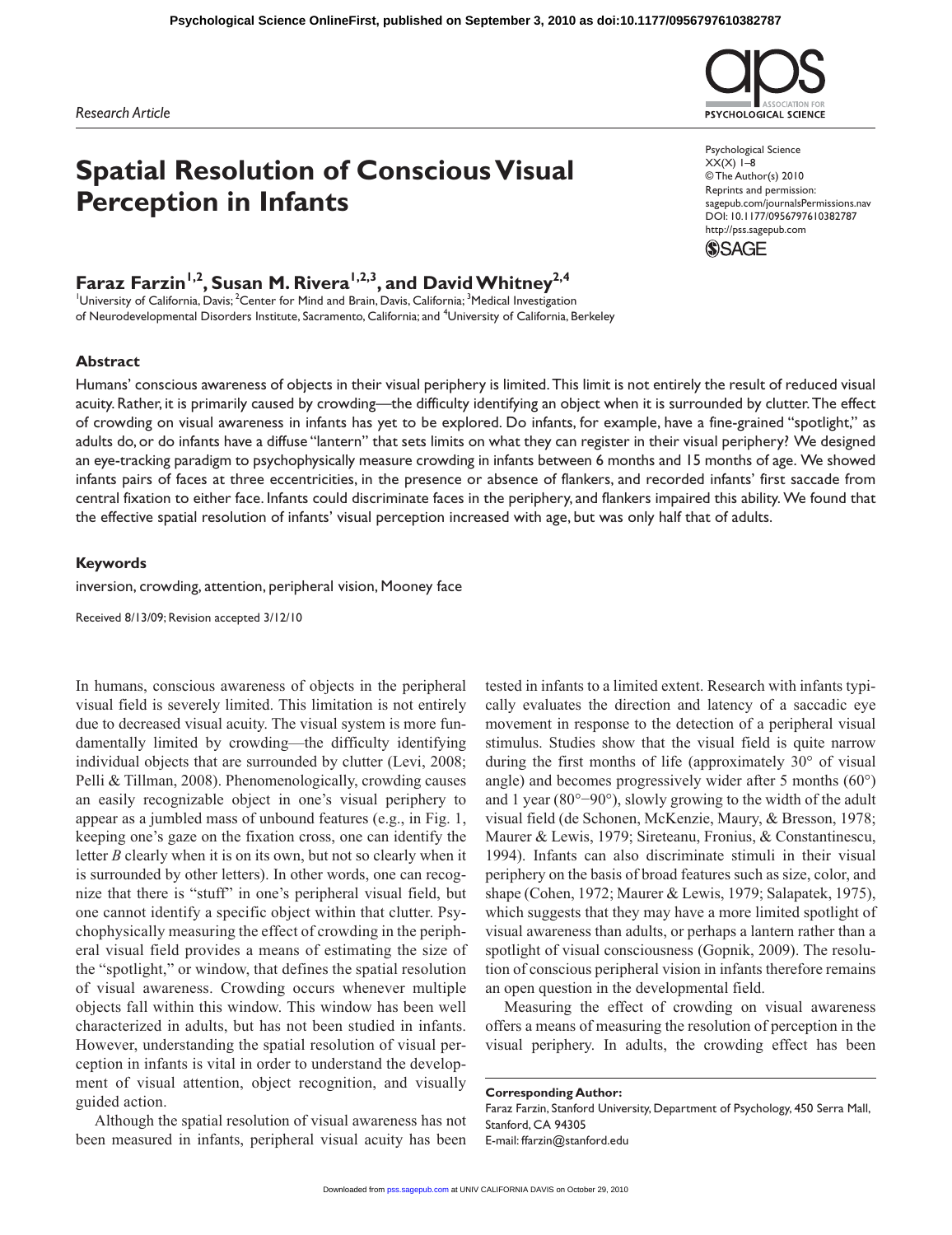

**Fig. 1.** An exercise to illustrate the effect of crowding on visual perception. In the top row, while one fixates on the cross, it is extremely difficult to identify the letter *B* in the middle of a string of letters that lie in the visual periphery. However, in the bottom row, while one fixates on the cross, it is easy to identify the letter *B* when it is presented in isolation in the visual periphery.

demonstrated with a range of stimuli, including gratings (Andriessen & Bouma, 1976), numbers (Strasburger, Harvey, & Rentschler, 1991), letters (Townsend, Taylor, & Brown, 1971), and faces (Farzin, Rivera, & Whitney, 2009; Louie, Bressler, & Whitney, 2007; Pelli, Palomares, & Majaj, 2004). In crowded scenes, the spatial resolution of perception is reduced proportionately to increased eccentricity and flanker density, such that an individual object is more difficult to identify when it is further away from fixation, and when flanking objects are closely spaced around it. Crowding usually occurs when the spacing between objects is less than half the eccentricity of the object in normal adult peripheral vision (Bouma's law), and does not occur in normal foveal vision (Bouma, 1970; Levi, 2008; Pelli & Tillman, 2008).

Experimental evidence strongly supports the theory that multiple mechanisms underlie the effects of crowding on adult visual perception, and that different levels of crowding can occur in adults. One model proposes that the inability to identify a crowded target item in one's visual periphery is the result of either interference between low-level elementary features within the same receptive field (Flom, Heath, & Takahashi, 1963; Kooi, Toet, Tripathy, & Levi, 1994) or excessive feature binding within an "integration field" (Pelli et al., 2004). Another model proposes that crowding is the result of a higherlevel limit imposed on the resolution of spatial attention (He, Cavanagh, & Intriligator, 1997; Intriligator & Cavanagh, 2001). It is generally agreed upon, however, that crowding is the fundamental bottleneck to peripheral object recognition in natural scenes (Levi, 2008; Pelli & Tillman, 2008).

To quantify the resolution of peripheral vision in infants, we developed the first paradigm to psychophysically measure crowding in infants. Using Mooney faces (Mooney, 1957) as stimuli, we examined the ability of infants between the ages of 6 months and 15 months to discriminate face orientation (upright or inverted) at three different eccentricities in the visual periphery, in the presence or absence of surrounding flankers. The threshold eccentricities for discriminating uncrowded upright faces and crowded upright faces were calculated for each infant, to provide a measure of the crowding effect, which defines the spatial resolution of visual awareness.

# **Experiment 1** *Method*

**Participants.** One hundred sixty-six healthy, full-term infants participated in our study. They included thirty-seven 6-montholds (mean age  $= 6$  months 15 days; 20 males, 17 females), forty-six 9-month-olds (mean age  $= 9$  months 14 days; 33 males, 13 females), forty-one 12-month-olds (mean age  $= 12$ ) months 8 days; 16 males, 25 females), and forty-two 15-montholds (mean age = 15 months 20 days; 22 males, 20 females). An additional 11 infants were tested but excluded from the final analysis because of failure to complete a minimum of 20 trials (5 infants), fussiness (3 infants), or apparatus malfunction (3 infants). The infants were recruited through letters to parents in Davis, California. The institutional review board at the University of California, Davis, approved the experimental protocol, and informed consent was obtained from a parent or caregiver of each infant.

**Stimuli and apparatus.** Stimuli consisted of 10 Mooney faces (Fig. 2a), 5 of which were from Mooney's (1957) original study. Mooney faces lack clearly identifiable individual facial features and cannot be perceived using bottom-up processes, such as parsing or segmenting. Because no bottom-up cues exist to distinguish the cast shadows in a Mooney face image, in order to find any facial feature, such as an eye or a nose, one must first perceive the image holistically as a face (Cavanagh, 1991; Kemelmacher-Shlizerman, Basri, & Nadler, 2008; Moore & Cavanagh, 1998). Adults have more difficulty recognizing faces in Mooney images than in gray-scale photographs



**Fig. 2.** Mooney face stimuli shown to participants in Experiment 1. All faces used were cropped to fit ellipses, as shown in (a). The top row in (a) includes original faces used in Mooney's 1957 study. On each trial, one upright face and one inverted face were presented. In the uncrowded condition (b), these two faces were displayed by themselves, and in the crowded condition (c), six flanker images surrounded each face. Eccentricity of the faces was varied; in the examples shown here, the faces are at 3° eccentricity.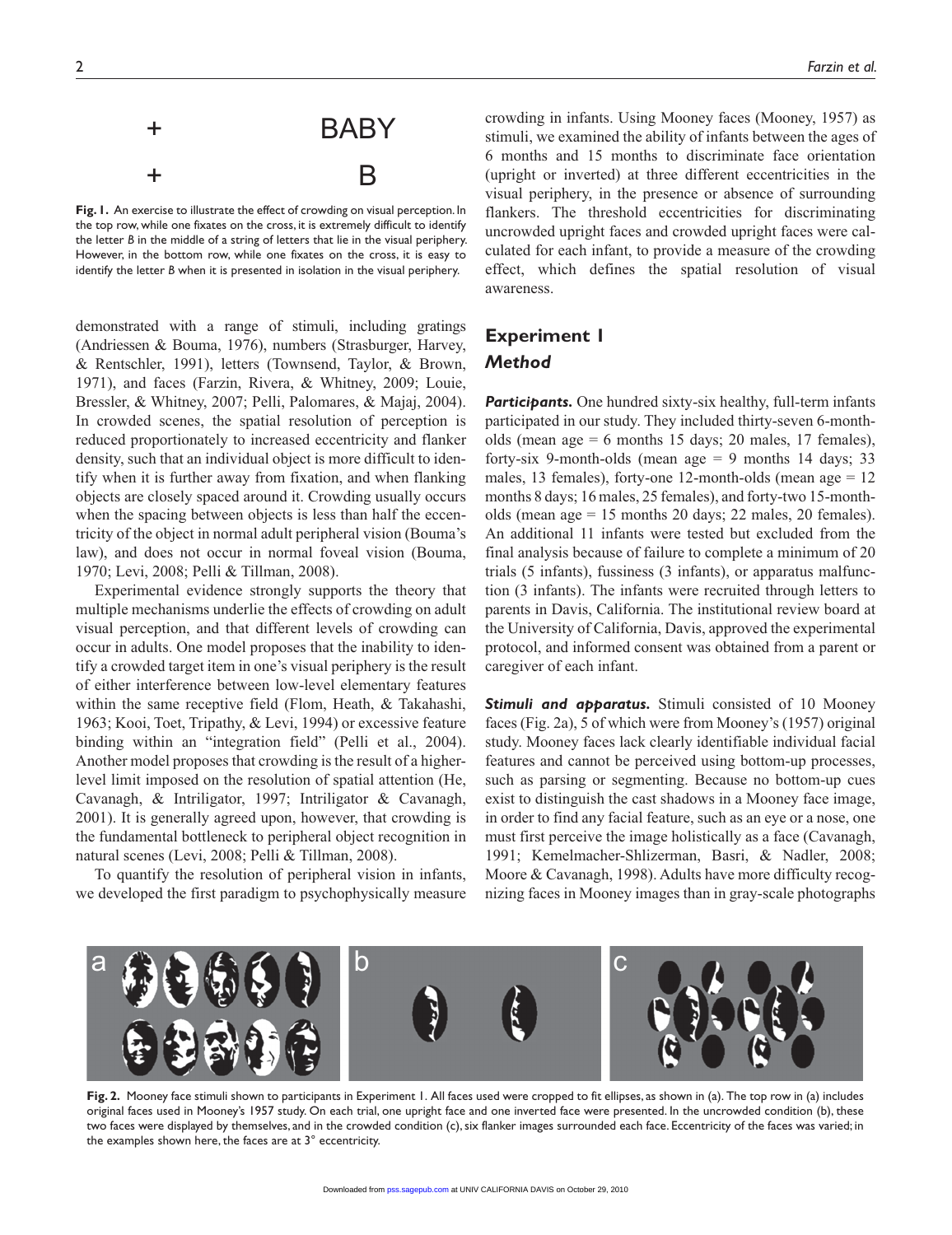of faces. Mooney faces are more easily and rapidly identified as faces when they are in an upright orientation than when they are in an inverted orientation, and upright Mooney faces activate known face-selective regions such as the fusiform face area (FFA; Andrews & Schluppeck, 2004; George, Jemel, Fiori, Chaby, & Renault, 2005; Latinus & Taylor, 2005). Studies report that infants look longer at upright Mooney faces than at inverted Mooney faces (Doi, Koga, & Shinohara, 2009; Leo & Simion, 2009).

All Mooney face stimuli used in the experiment were images with 99.77% Michelson contrast and were cropped to fit into a  $3^{\circ} \times 5^{\circ}$  ellipse (see Fig. 2a) when viewed from a distance of 60 cm. In the uncrowded condition, participants viewed Mooney faces without flankers (see Fig. 2b). For the crowded condition, six smaller flanker images  $(1.05^{\circ} \times 1.53^{\circ})$ were created by cutting elliptically shaped sections from each upright target face. These flanking images were randomly positioned around the target face (i.e., the face that they were cut out from) at a fixed horizontal distance (2.2° between the center of the Mooney face and the center of each flanker image; see Fig. 2c). All stimuli were presented against a gray background  $(77.23 \text{ cd/m}^2)$ .

The experiment was conducted in a testing room with the lights switched off. Stimuli were presented on a Tobii (Tobii Technology AB, Danderyd, Sweden) 17-in. LCD binocular eye-tracker monitor (resolution of  $1024 \times 768$  pixels, 50-Hz capture rate, 60-Hz refresh rate). The experiment was programmed and presented using Presentation software, Version 11.3 (Neurobehavioral Systems, Inc., Albany, CA).

**Procedure.** The experiment began with a five-point calibration of the eye tracker so that the infant's gaze position during the task would be estimated accurately. Following calibration, the experiment began with a video containing a dynamic colored image  $(1^{\circ}$  in diameter) that was paired with a synchronous sound and presented at the center of the screen until the infant fixated on the image, at which point the experimenter started the trial. A gaze that was positioned anywhere within a radius of 2° around the central fixation image was considered to be central fixation. A trial in which an infant did not fixate within 10 s, or shifted his or her gaze away from fixation before the stimuli appeared, was discarded (an average of seven trials per participant).

On each trial, participants were shown two images of the same Mooney face, one upright and one inverted, to the left and right of fixation. The distance from the center of the fixation image to the center of each of the Mooney faces was 3°, 6°, or 10° along the horizontal meridian. The two faces were presented either without any flanking images (uncrowded condition) or with corresponding flanker images (crowded condition) for a duration of 2 s. The eccentricities at which the faces were presented were blocked in sets of four trials, and the order of blocks was randomized for each infant. The visual field in which the upright face appeared (i.e., left or right) and the presence or absence of flankers were randomized on each

trial. Testing was terminated if the infant did not meet fixation criteria for five consecutive trials or became fussy.

*Coding and threshold estimation.* Eye-tracking data was coded offline using Noldus Observer 5.0 software (Noldus Information Technology, Wageningen, The Netherlands). The primary measure of performance on each trial was the infant's first saccadic eye movement from the central fixation image immediately following the presentation of the faces. First saccades were coded as a hit (1) if the fixation landed on the upright face of the pair and as a miss (0) if the fixation landed on the inverted face of the pair. In order to make a first saccade to the upright face, infant must have perceived and discriminated the upright face in their visual periphery. Each infant's performance was therefore calculated as the proportion of first saccades that the infant made to the upright face. Trials in which the infant's gaze remained at the center of the screen and trials in which the infant made a saccade to a screen area not containing a face were given a score of .5, on the assumption that these results did not indicate discrimination between the stimuli.

To confirm that crowding did not occur when the flanked faces were viewed foveally, we calculated an upright-facepreference score for each trial, based on the proportion of time the infant spent foveating the upright face. This score was calculated by dividing the length of time an infant spent fixating the upright face by the total time the infant spent fixating both the upright and the inverted faces. Each score ranged from 0 (the infant never looked at the upright face) to 1 (the infant looked only at the upright face), with .5 considered the chance level. The average preference score across the three eccentricities was used as a measure of foveal (0°), or free-viewing, performance because the infant's gaze was directly on the face and therefore the image must have been foveal.

A logistic function was fit to each infant's average performance across eccentricities (see Fig. 3) using the Psignifit toolbox software for MATLAB (The MathWorks, Natick, MA) and the maximum likelihood estimation procedure described by Wichmann and Hill (2001). The performance level at which we defined the threshold performance was the eccentricity value yielding a performance score of .75. To estimate parameters, threshold, slope, and error, we used a bootstrapping technique that included 5,000 replications for each fitted function. The criterion for including infants in the analyses was the goodness of fit of the fitted function, evaluated using deviance (Wichmann & Hill, 2001). Individual infants' face-discrimination threshold values were then used to calculate age-group averages and compare group performance in the uncrowded and crowded conditions.

#### *Results and discussion*

A 4 (eccentricity:  $0^\circ$ ,  $3^\circ$ ,  $6^\circ$ , or  $10^\circ$ )  $\times$  2 (condition: uncrowded or crowded)  $\times$  4 (age group: 6, 9, 12, or 15 months) repeated measures analysis of variance (ANOVA) was conducted on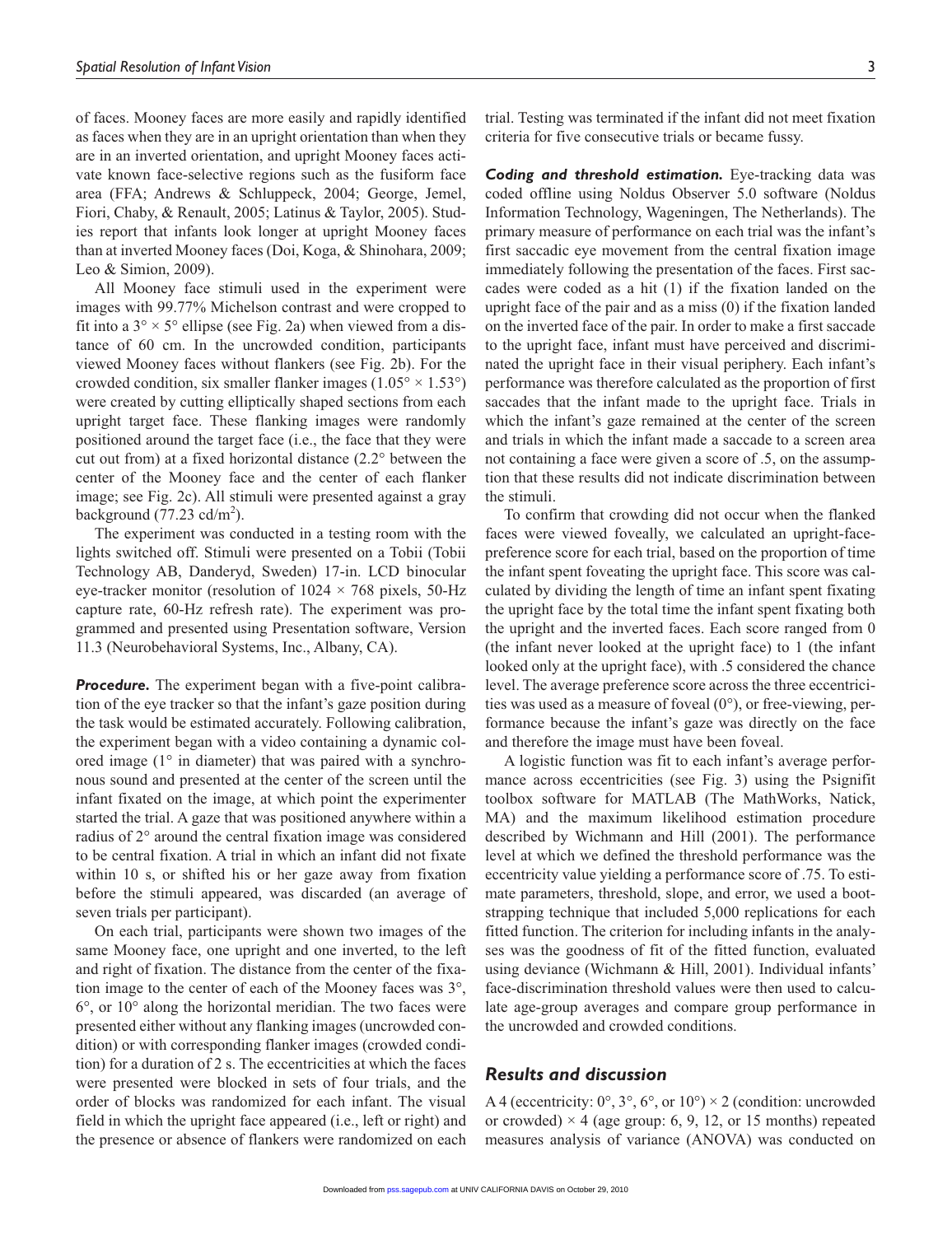

**Fig. 3.** Example psychometric functions from a 12-month-old infant. Performance is shown as a function of eccentricity for the uncrowded and crowded conditions. The eccentricity at which a performance score of .75 was obtained, indicated by the horizontal line intersecting both curves, was used as a measure of the threshold for face orientation discrimination. *SSE* = sum of squares of errors.

performance (upright-face-preference score at 0° and firstsaccade score at 3°, 6°, and 10°). This analysis yielded a significant main effect of eccentricity,  $F(3, 160) = 125.9$ ,  $p =$ .0001,  $\eta^2$  = .703, and condition,  $F(1, 162) = 101.1, p = .0001$ ,  $\eta^2$  = .384. We also observed a significant interaction between eccentricity and condition,  $F(3, 160) = 3.823$ ,  $p = .011$ ,  $\eta^2 =$ .067. There was no main effect of age group,  $F(3, 162) = 0.51$ ,  $p = .676$ ,  $\eta^2 = .009$ , and therefore performance was collapsed across all infants for the subsequent analyses. All *p* values reported were Bonferroni-corrected for multiple comparisons. To examine the interaction, we performed a set of planned comparisons using pair-wise *t* tests (two-tailed). These tests revealed that at 3° of eccentricity, infants performed significantly better in the uncrowded condition  $(M = .63, SD = .15)$ than in the crowded condition  $(M = .59, SD = .18)$ ,  $t(165) =$ 2.336,  $p = 0.021$ , *SEM* = 0.018. At 6<sup>°</sup> and 10<sup>°</sup> of eccentricity, infants' performance was no different from chance in either the uncrowded or the crowded condition.

To test the magnitude of the effect of crowding at  $3^\circ$  on individual infants, we calculated a difference score for each infant by subtracting the first-saccade performance on crowded trials from the first-saccade performance on uncrowded trials. Overall, the difference scores were significantly positive,  $t(165) = 2.350, p = .020, SEM = 0.018, confirming that the$ flanking images did affect peripheral face discrimination at 3°. These results demonstrate that infants' ability to discriminate the orientation of a Mooney face in the visual periphery decreased as a function of eccentricity, and was significantly worse in the crowded condition than in the uncrowded condition. Flankers did not, however, impair discrimination of the upright face when it was viewed foveally,  $t(165) = -1.379$ ,  $p = .170$ , *SEM* = 0.014. This result is consistent with the definition that crowding does not occur at the fovea, and that crowding can be distinguished from a masking process that prevents both detection and identification, independently of eccentricity (Pelli et al., 2004).

As we observed a significant effect of eccentricity on performance, we calculated individual infants' face discrimination thresholds separately in the uncrowded condition and the crowded condition. The final sample of infants whose fitted functions met the goodness-of-fit criterion included nineteen 6-month-olds, twenty-one 9-month-olds, sixteen 12-montholds, and twenty-one 15-month-olds. Representative psychometric functions from a 12-month-old infant are shown in Figure 3. Box-plot analyses revealed a skewed distribution of threshold values in all age groups. Because of this nonnormality, we calculated a trimmed mean threshold by removing the lowest 20% and highest 20% of the distribution for each age group. Comparing groups based on trimmed means is advantageous when distributions are skewed (as is often the case with infant data), because the technique provides a robust estimate of the most common observation and reduces the effects of extreme values in a sample (Wilcox, 2005).

To assess how infant eccentricity thresholds varied with age, we conducted one-way ANOVAs of thresholds in the uncrowded and crowded conditions, with age group (6, 9, 12, or 15 months) as a between-subjects factor. There was a significant main effect of age on thresholds in the crowded condition,  $F(3, 66) = 2.749$ ,  $p = .050$ ,  $\eta^2 = .439$ , reflecting higher (i.e., better) eccentricity limits in 15-month-old infants than in the other three age groups; age did not have an effect on thresholds in the uncrowded condition (see Fig. 4). Pair-wise *t* tests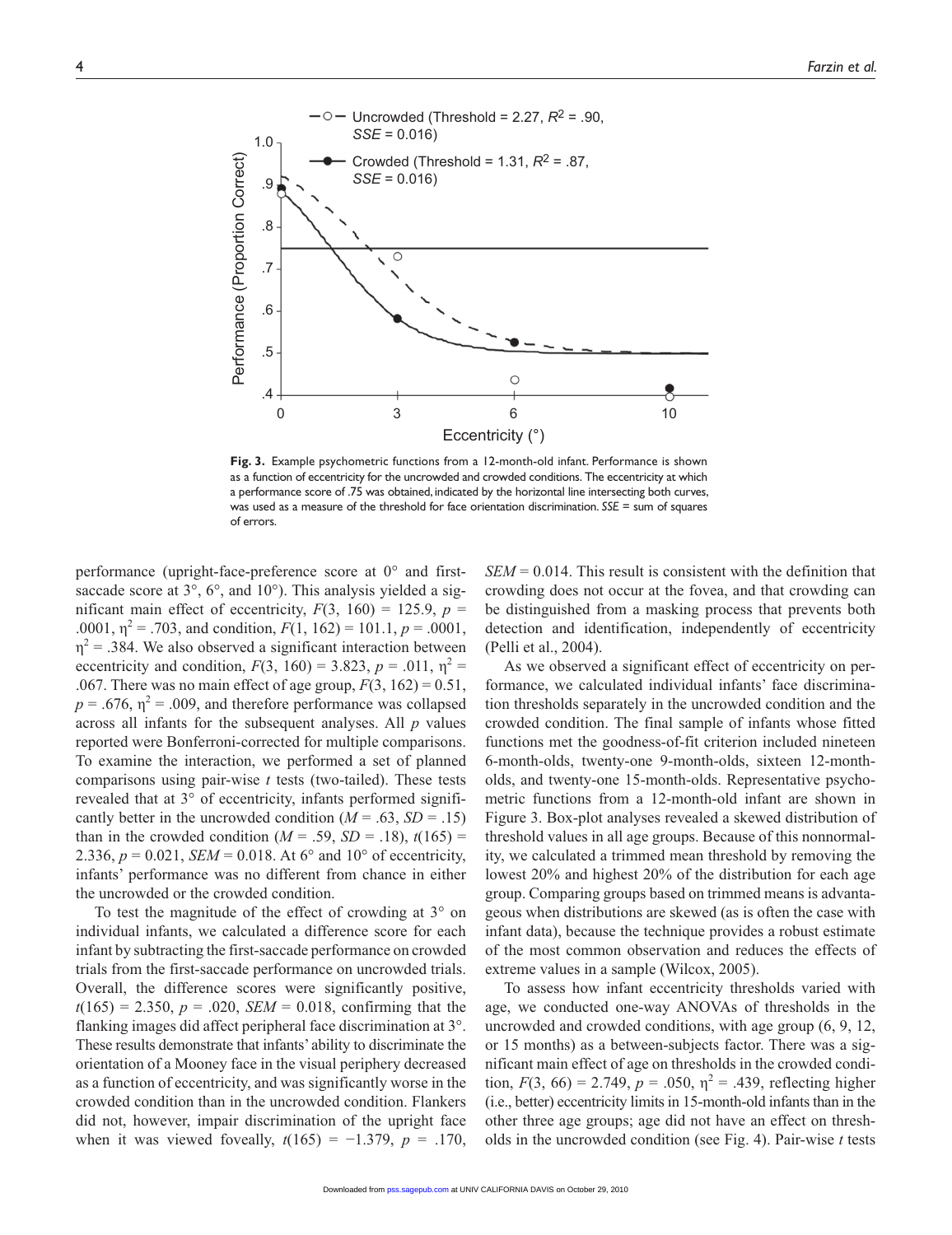(two-tailed) showed significantly lower eccentricity limits in the crowded condition than in the uncrowded condition for two age groups: 9-month-olds, *t*(16) = 2.622, *p* = .016, *SEM* = 0.093, and 12-month-olds, *t*(13) = 2.335, *p* = .029, *SEM* = 0.189.

These results demonstrate that infants can discriminate the orientation of a Mooney face to a limited extent in their peripheral visual field. It is important to note that the significant interaction between eccentricity and crowding establishes that flanking images interfered with infants' ability to discriminate the upright face in their visual periphery, a finding consistent with the established definition of crowding. We observed the effect of crowding as close as 3° from central fixation in infants of all ages. Crowding could not be evaluated at eccentricities greater than 3° because performance dropped to chance levels. Threshold values for the discrimination of uncrowded faces did not vary with age, whereas thresholds for the discrimination of crowded faces were significantly better in 15-month-olds than in other age groups, indicating that the resolution of conscious visual perception increased from 6 months to 15 months. However, as a result of the greater improvement in thresholds in the crowded condition, the relative difference in threshold performance between uncrowded and crowded faces was not statistically significant in 15-montholds (although the trend was in the expected direction across age), possibly because of a lack of statistical power. As expected, one consequence of the developmental change in resolution observed in 15-month-olds was increased variability in performance as a group. Overall, by 15 months of age, infants' spatial resolution of vision was found to be approximately twice as coarse as the spatial resolution measured with the same stimuli in adults (Farzin et al., 2009).

# **Experiment 2**

In Experiment 1, infants' ability to discriminate the orientation of the uncrowded face decreased with eccentricity, most probably as a result of crowding of the facial features, as found in studies of face crowding in adults (Farzin et al., 2009; Martelli, Majaj, & Pelli, 2005). It could also be argued, however, that the drop in performance that we observed was partially the result of infants' reduced visibility of faces in their visual periphery. In Experiment 2, we aimed to determine whether discrimination of an uncrowded Mooney face in the periphery could be improved by increasing the size of the face, which would rule out acuity as the primary limit on conscious vision. We also aimed to determine whether the crowding effect would still be present when peripheral discrimination performance was restored.

# *Method*

**Participants.** Eleven healthy, full-term infants participated in the study (mean  $age = 6$  months 17 days; 5 males, 6 females). Infants were recruited through fliers, letters to parents, and word of mouth in Davis, California. The institutional review board at the University of California, Davis, approved the experimental protocol, and informed consent was obtained from a parent or caregiver of each infant.

**Stimuli and apparatus.** Stimuli in Experiment 2 were the same Mooney faces and flanking images used in Experiment 1, except that face size was scaled up by a factor of 3 to fit a  $10^{\circ} \times 15^{\circ}$  ellipse at a viewing distance of 60 cm. Flanking images were also scaled by a factor of 3, such that they fit into



**Fig. 4.** Graph illustrating the effect of crowding on discrimination of face orientation in 6-, 9-, 12-, and 15-month-old infants. The mean visual threshold (eccentricity) for orientation discrimination of a Mooney face is shown as a function of age group in the uncrowded and crowded conditions. Asterisks indicate significant differences in pair-wise comparisons between conditions for a given age group (*p* < .05). Error bars represent ±1 *SEM*.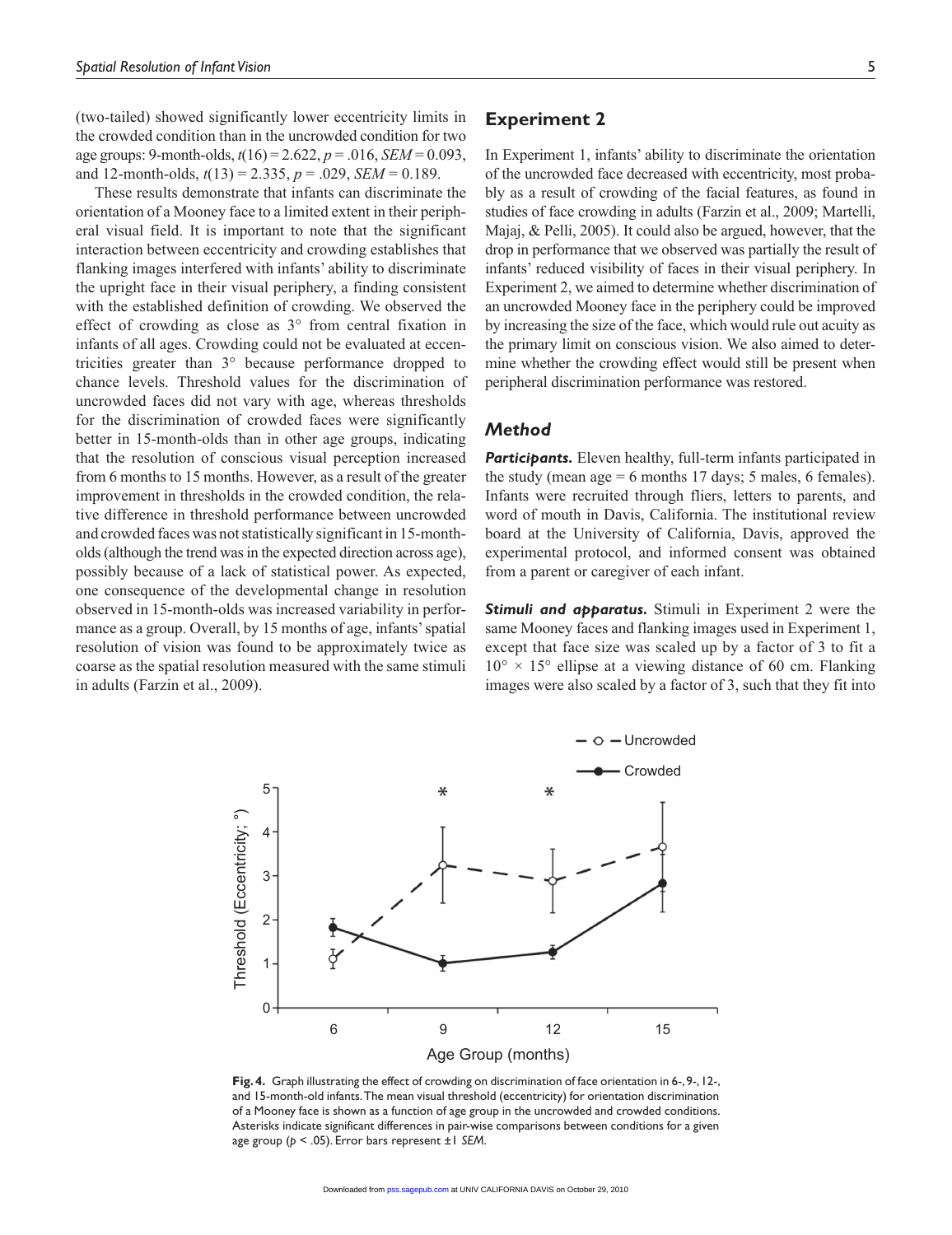a 3° × 4.75° elliptical area. To remove overlap between central fixation and the most foveal flankers, and to ensure that the most peripheral flankers were visible on the screen, we included four flankers, rather than six, in the crowded condition. These flanking images were presented surrounding the faces at a fixed horizontal center-to-center distance of 7°. The apparatus used was identical to that described for Experiment 1.

*Procedure.* The procedure used in Experiment 2 was identical to that used in Experiment 1, except that one upright and one inverted face were shown 10° to the left and right of fixation, along the horizontal meridian.

*Coding.* As in Experiment 1, each infant's first saccadic eye movement from the central fixation was coded, and discrimination performance was calculated as the proportion of first saccades made to the upright face.

## *Results and discussion*

Infants' orientation discrimination performance with larger uncrowded faces presented at 10° was significantly better than infants' performance with smaller faces at 10° (in Experiment 1),  $F(1, 176) = 42.98$ ,  $p = .0001$ ,  $\eta^2 = .197$ . Furthermore, infants' performance with the larger uncrowded faces at 10° was equivalent to infants' performance in Experiment 1 with smaller uncrowded faces at  $3^{\circ}$  (Fig. 5a), which suggests that infants can distinguish an upright face at 10°. The effect of flankers was tested using a pair-wise *t* test (two-tailed), which

revealed a significant difference between performance in the uncrowded and crowded conditions,  $t(10) = 5.128$ ,  $p = .0001$ , *SEM* = 0.036, such that discrimination of larger faces in the presence of flankers did not differ from the chance level of .5, *t*(10) = −1.096, *p* = .299, *SEM* = 0.011 (Fig. 5a). Our finding that flankers around the large face at 10° reduced discrimination performance to chance confirmed that discrimination in the periphery was limited most fundamentally by crowding, and not just by visibility or acuity. Overall, increasing face size restored infants' discrimination performance in the periphery, and when the visibility of faces at 3° and 10° was equated, flanking images continued to impair recognition of the upright face. These results confirm that crowding imposes a coarser limit to peripheral object recognition than acuity.

We conducted an additional analysis to confirm that infant peripheral detection capabilities did not account for the drop in performance with eccentricity. We calculated the proportion of trials from Experiments 1 and 2 in which each infant's first saccade landed on one of the face images (either upright or inverted) in the uncrowded condition as a function of eccentricity. We expected that if infants were unable to detect the faces at more peripheral locations because of limitations in acuity, first-saccade localization accuracy would decline with eccentricity. This analysis indicated that infants were, in fact, able to detect and correctly localize the spatial position of the faces very precisely at each eccentricity, and irrespective of face size at 10° (Fig. 5b). Thus, as in adults, acuity is not the main limiting factor for peripheral visual awareness in infants—crowding is.



**Fig. 5.** Discrimination and detection of small and large Mooney faces at different eccentricities. The graph in (a) shows infants' orientation discrimination performance as a function of face size and eccentricity (small faces at 3° eccentricity in Experiment 1 and large faces at 10° eccentricity in Experiment 2) in the uncrowded and crowded conditions. The graph in (b) shows the proportion of trials in the uncrowded condition in which a face (either upright or inverted) was correctly localized as a function of face size and eccentricity. Note that the data points for Experiments 1 and 2 at 10° eccentricity overlap. The asterisk indicates a significant difference in a pair-wise comparison of the crowded and uncrowded conditions (*p* < .05). Error bars represent ±1 *SEM*.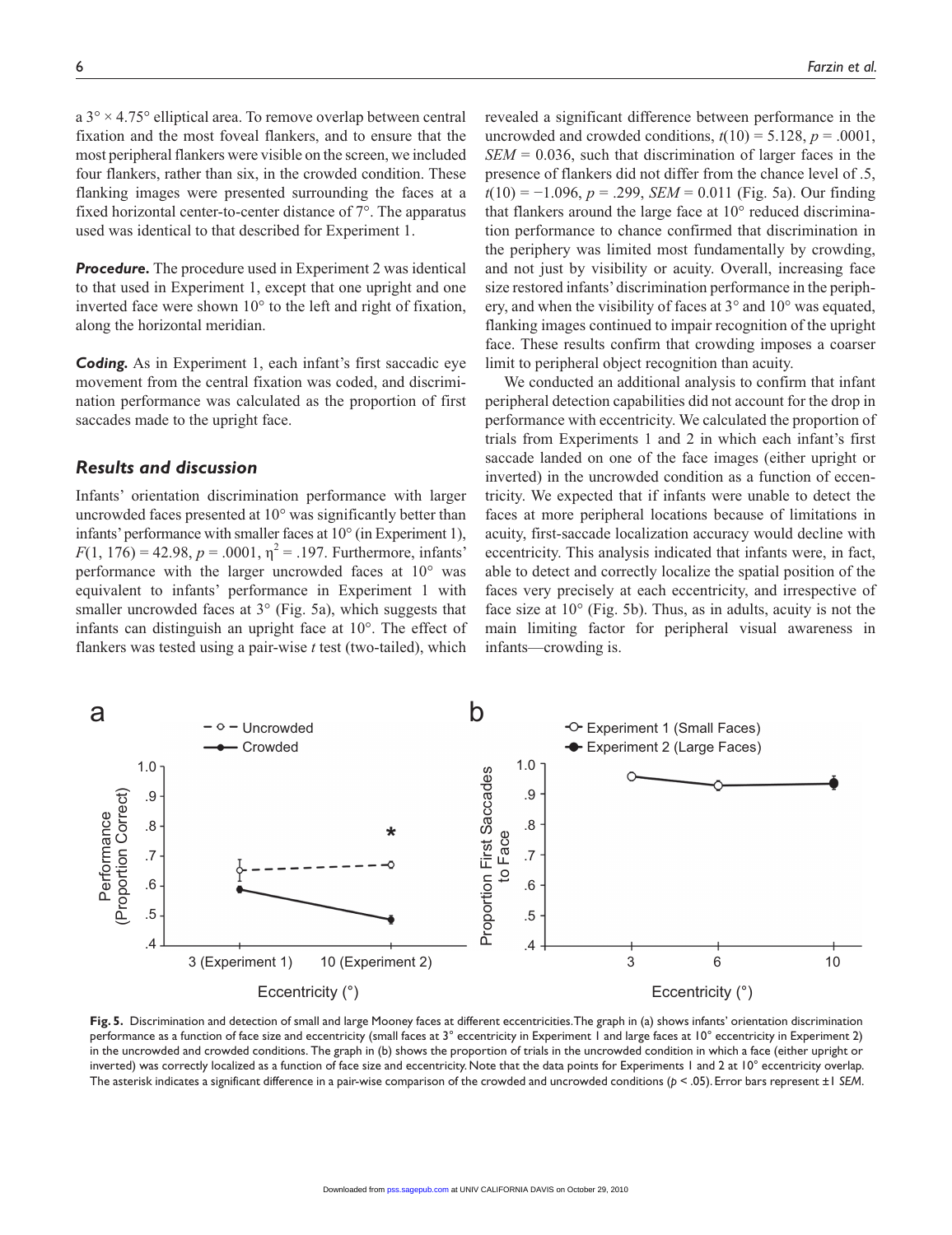# **General Discussion**

Crowding limits conscious visual perception of individual objects in naturally cluttered scenes, thereby defining the window of object recognition in the periphery. Our study measured the effective spatial resolution of peripheral visual perception in infants. Experiment 1 established that infants between the ages of 6 months and 15 months can recognize a Mooney face in their visual periphery. Our results demonstrate that the presence of surrounding flankers significantly reduced this ability for stimuli as close as 3° of eccentricity. Infants' face discrimination thresholds revealed a spatial resolution of conscious perception twice as coarse as that of adults, which substantially limits what an infant can perceive in a peripheral scene. Unlike adults, who employ a fine-grained visual spotlight to access peripheral information, infants appear to have a more diffuse lantern of visual awareness that sets the limit on what can be registered and accessed in the periphery. Studies showing immature acuity and contrast sensitivity suggest that an infant's visual experience is simply more blurred than that of adults. However, our results suggest that an infant's visual world may also include more of a jumbled mass of unbound features than an adult's visual world.

Our results confirm that infants' inability to recognize a face in the presence of flanking images was the result of crowding, and not reduced visibility or some other phenomenon. Each pair of Mooney faces shown to infants differed only in orientation, ensuring that discrimination was not based on low-level visual cues, such as differences in internal elements or mean luminance. The primary measure—the first saccadic eye movement from central fixation to one of the faces ensured that perception of the face relied on peripheral vision, and that the flanking images did not simply distract the infant from the face. Infants' discrimination of the uncrowded upright face in the periphery was restored when face size was increased; in the presence of flankers, however, the face was still crowded and unrecognizable. Taken together, these results are the first quantitative measure of the effect of crowding on infant visual perception.

The finding that young infants experience a much coarser resolution of conscious visual perception in comparison with adults has several implications for understanding visual and visuomotor development. First, our finding illustrates that the limit of peripheral awareness in infants is experience dependent. Regardless of the neural mechanism or mechanisms used to explain crowding, this fundamental limit on object recognition is the result of a developmental process. That is, the size of the spotlight, or window, that defines the spatial resolution of visual awareness is flexible, and may shrink during a specific developmental period, improving peripheral recognition of cluttered scenes over time, until adult levels of spatial resolution are reached. This has further implications for visually guided action in the presence of clutter, or crowding. Because eye movements and reaching movements often require peripheral recognition of individual objects, limited visual spatial

resolution may influence or constrain goal-directed actions that can be executed to the periphery (Bulakowski, Post, & Whitney, 2009). The limited spatial resolution of peripheral perception may contribute to age-related changes in the frequency of eye movements in infancy (Salapatek, Aslin, Simonson, & Pulos, 1980).

An intriguing question that arises from this study is whether infants' limited visual awareness represents more spatial coverage at the expense of reduced resolution, and, if so, whether reduced resolution is actually advantageous for infants. For example, some evidence suggests that whereas crowding blocks access to individual identities in the visual periphery, access to gist or ensemble statistics is preserved (Haberman & Whitney, 2007; Larson & Loschky, 2009; Parkes, Lund, Angelucci, Solomon, & Morgan, 2001). Therefore, limited conscious access to individual objects in cluttered scenes may serve a useful purpose for young infants, by allowing them to extract information about the gist of a scene in a computationally efficient and unencumbered way.

#### **Acknowledgments**

We thank the infants and their parents for participating in our study, Patrick Cavanagh for providing many of the Mooney faces, and David Horton, Jason Fischer, and Paul Bulakowski for their valuable comments on earlier drafts of the manuscript. Parts of these data were presented at the annual meeting of the Vision Sciences Society in Naples, Florida, in May 2008.

#### **Declaration of Conflicting Interests**

The authors declared that they had no conflicts of interest with respect to their authorship or the publication of this article.

#### **Funding**

This work was supported by National Institutes of Health Grants F31MH083386 (F.F.) and EY018216 (D.W.) and by National Science Foundation Grant 0748689 (D.W.).

#### **References**

- Andrews, T.J., & Schluppeck, D. (2004). Neural responses to Mooney images reveal a modular representation of faces in human visual cortex. *NeuroImage*, *21*, 91–98.
- Andriessen, J.J., & Bouma, H. (1976). Eccentric vision: Adverse interactions between line segments. *Vision Research*, *16*, 71–78.
- Bouma, H. (1970). Interaction effects in parafoveal letter recognition. *Nature*, *226*, 177–178.
- Bulakowski, P.F., Post, R.B., & Whitney, D. (2009). Visuomotor crowding: The resolution of grasping in cluttered scenes. *Frontiers in Behavioral Neuroscience*, *3*, 1–7.
- Cavanagh, P. (1991). What's up in top-down processing? In A. Gorea (Ed.), *Representations of vision: Trends and tacit assumptions in vision research* (pp. 295–304). Cambridge, England: Cambridge University Press.
- Cohen, L.B. (1972). Attention-getting and attention-holding processes of infant visual preferences. *Child Development*, *43*, 869–879.